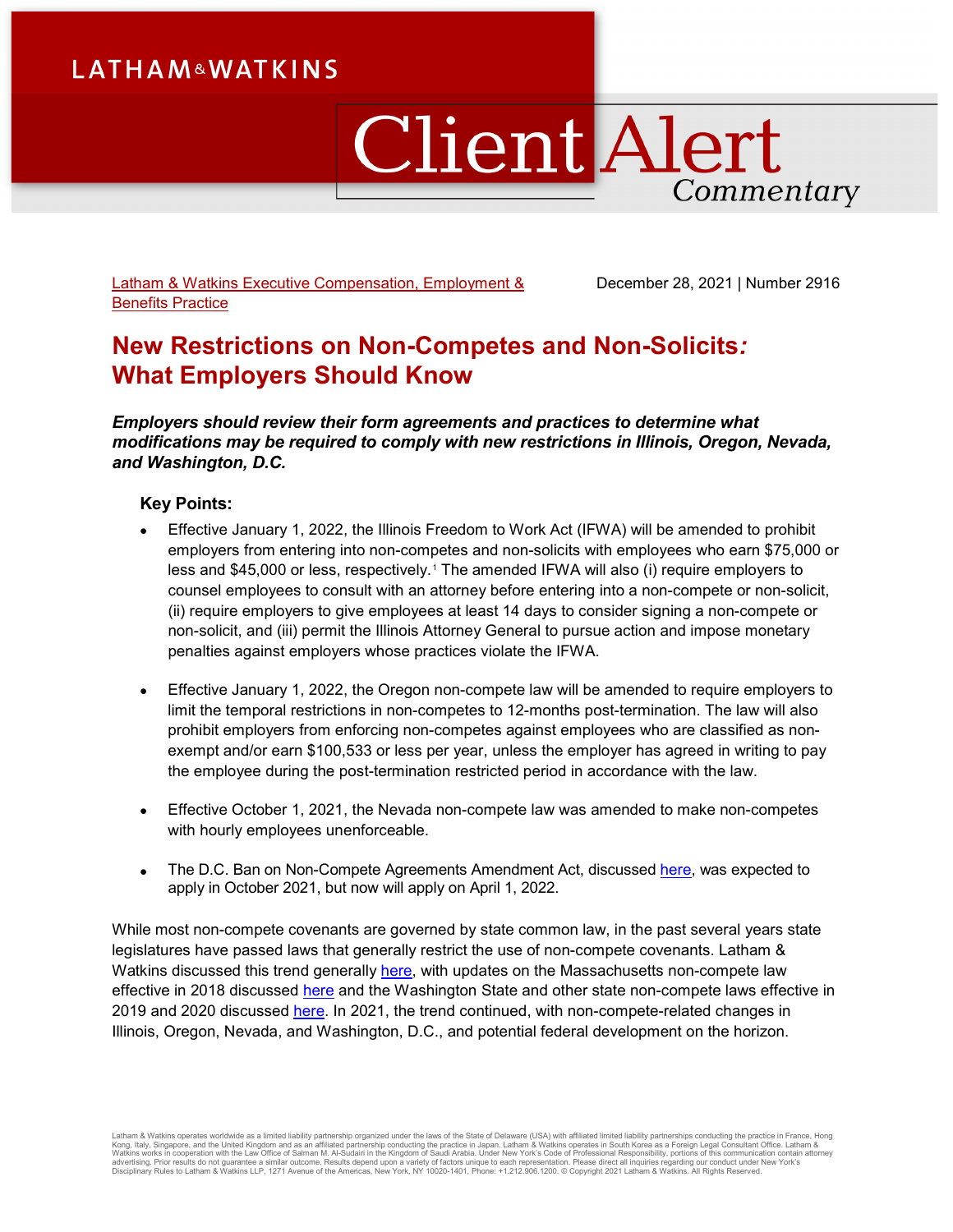# **Illinois**

Currently, the IFWA prohibits employers from entering into non-compete covenants with employees who do not earn more than applicable minimum wage or \$13 per hour (whichever is greater). Effective January 1, 2022, an amendment to the IFWA will further limit an employer's use of non-compete and nonsolicit covenants. The amendments to the IFWA cover the following topics and may require prompt changes to non-compete and non-solicit practices and forms in Illinois:

#### **Minimum Salary Requirements**

Under the IFWA amendment, employers are prohibited from entering into covenants not to compete with employees whose actual or expected annualized earnings are \$75,000 or less per year (with the salary threshold increasing by \$5,000 every five years until that threshold reaches \$90,000 in 2037).

The amendment also prohibits employers from entering into covenants not to solicit with employees whose actual or expected annualized earnings are less than \$45,000 per year (with the salary threshold increasing by \$2,500 every five years until that threshold reaches \$52,500 in 2037).

The IFWA amendment defines a covenant not to compete as an agreement entered into between an employer and an employee after January 1, 2022, that:

- Restricts an employee from performing (i) any work for another employer for a specified period of time, (ii) any work in a specified geographical area, or (iii) work for another employer that is similar to the employee's work for the employer included as a party to the agreement; or
- By its terms imposes adverse financial consequences on a former employee if the employee engages in competitive activities after the termination of the employee's employment.

The IFWA amendment defines a covenant not to solicit as an agreement entered into between an employer and an employee on or after January 1, 2022, that restricts an employee from:

- Soliciting the employer's employees for employment; or
- Soliciting, for the purpose of selling products or services of any kind to, or from interfering with the employer's relationships with, the employer's clients, vendors, or suppliers, prospective clients, vendors, or suppliers, or other business relationships.

The IFWA amendment applies to "employees" and does not expressly address independent contractors. However, the amendment broadly defines an "employee" as "any individual permitted to work by an employer in an occupation," which could be interpreted to include any individual who is engaged on an independent contractor basis.

#### **Other Limitations on Covenants Not to Compete and Covenants Not to Solicit**

Under the amendment to the IFWA, an employer may not enter into a covenant not to compete or a covenant not to solicit with an employee who is terminated, furloughed, or laid off as a result of business circumstances or governmental orders related to the COVID-19 pandemic or under circumstances similar to the COVID-19 pandemic, unless during the enforcement period the employer provides the employee with compensation equal to the employee's base salary at the time of termination, minus compensation earned through subsequent employment during the enforcement period.

Additionally, the IFWA as amended states that a covenant not to compete entered into with individuals covered by a collective bargaining agreement under the Illinois Public Labor Relations Act or the Illinois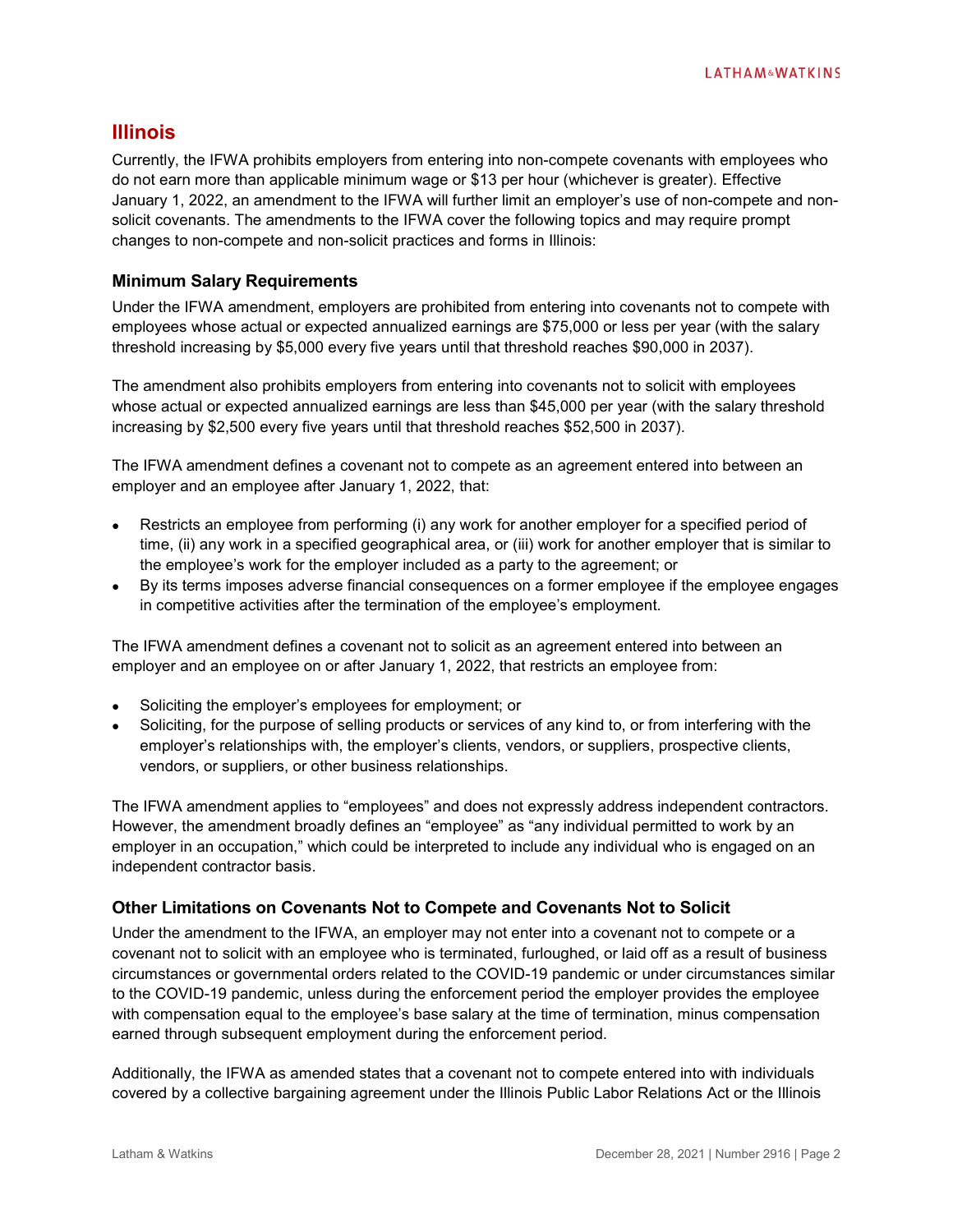Educational Labor Relations Act or with certain individuals in a broadly defined "construction" industry are illegal and void.

#### **Adequate Consideration**

Under the IFWA amendment, covenants not to compete and covenants not to solicit are illegal and void, unless (i) the employee receives adequate consideration, and (ii) the covenant is ancillary to a valid employment relationship, is not greater than is required for the protection of a legitimate business interest of the employer, does not impose undue hardship on the employee, and is not injurious to the public.

Under existing Illinois law, neither new nor continued at-will employment alone is adequate consideration when entering into a covenant not to compete, unless employment actually continues for at least two years (according to an Illinois appellate case law) or for a substantial period of time if less than two years (according to Illinois federal case law).

The IFWA amendment codifies Illinois appellate case law and defines "adequate consideration" for both covenants not to compete and covenants not to solicit as:

- At least two years of work with the employer after signing a covenant not to compete or a covenant not to solicit; or
- Other consideration adequate to support an agreement not to compete or not to solicit, which could consist of a period of employment plus additional professional or financial benefits, or merely professional or financial benefits adequate by themselves.

While the IFWA amendment provides some much-needed clarification as to what length of at-will employment constitutes adequate consideration, it raises the questions of what "additional professional or financial benefits" and what "professional or financial benefits" will be deemed by courts to be sufficient consideration.

#### **Advice and 14-Days' Notice to Employees**

The IFWA as amended requires employers desiring to enter into a covenants not to compete and/or covenants not to solicit (i) to advise the employee, in writing, to consult with an attorney before entering into the covenant, and (ii) to provide the employee with a copy of the covenant at least 14 calendar days before the employee starts employment or provide the employee with at least 14 calendar days to review the covenant prior to requiring it to be signed. Employees may waive the remainder of the 14-days' notice period by voluntarily signing the covenant before the expiration of the 14-day period.

An employer's failure to meet either requirement renders the covenant illegal and void.

#### **Judicial Modification**

The amendment to the IFWA states that courts may, in their discretion, reform or sever provisions of a covenant not to compete and covenant not to solicit rather than refuse to enforce the entire covenant. The amendment also provides that, in deciding whether to reform or sever covenants not to compete and covenants not to solicit, some factors a court may consider include the fairness of the restraints as originally written, whether the original restriction reflects a good-faith effort to protect a legitimate business interest of the employer, the extent of such reformation, and whether the parties included a clause authorizing such modifications in their agreement.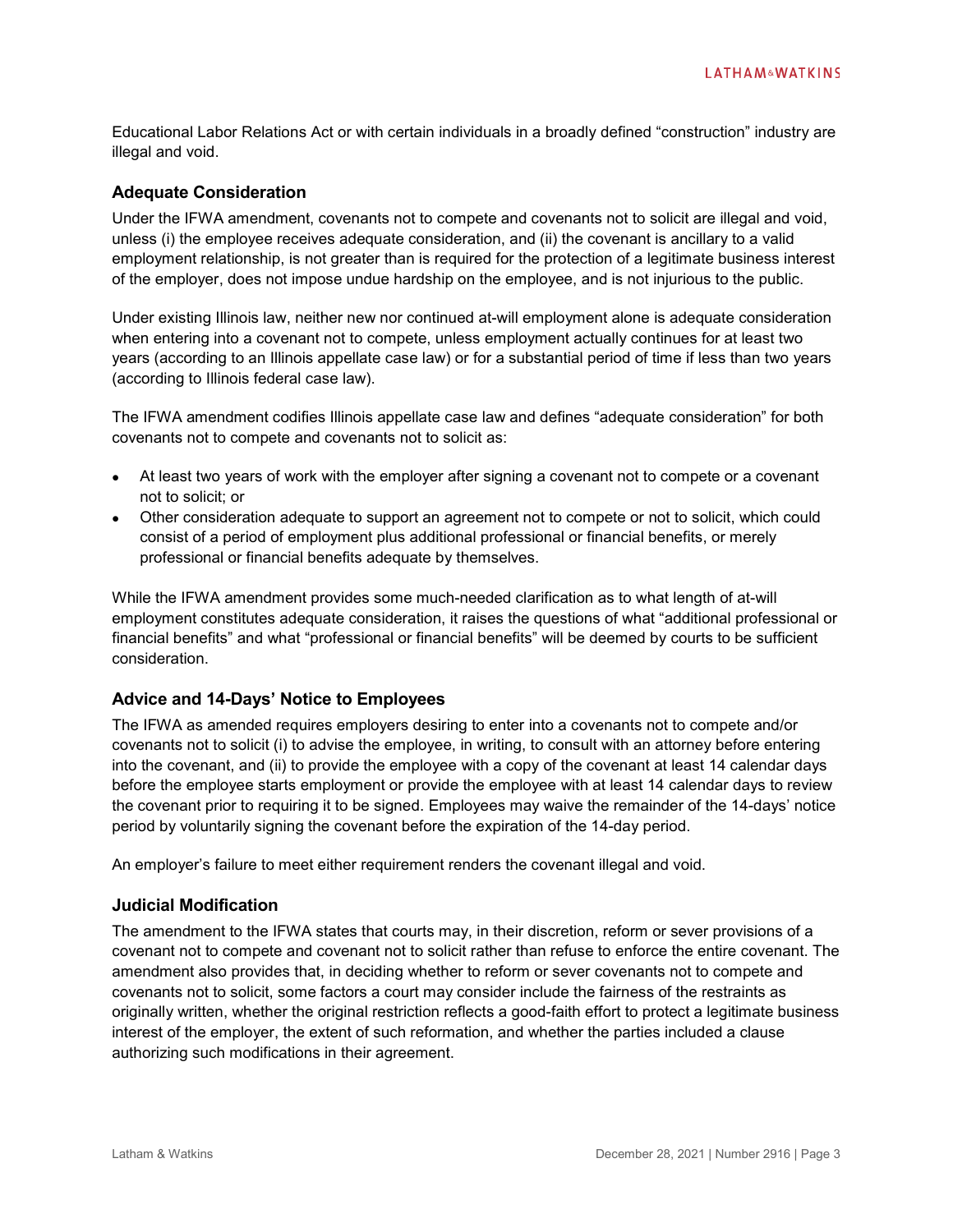Notably, the IFWA as amended states that extensive judicial reformation may be against public policy and that courts may refrain from wholly rewriting contracts.

#### **Attorneys' Fees and Illinois Attorney General Action**

Under the IFWA as amended, an employee who prevails on a claim or counterclaim brought by an employer to enforce a covenant not to compete or a covenant not to solicit can recover all costs and reasonable attorneys' fees incurred regarding the claim or counterclaim, in addition to any remedies available under any agreements between the parties or another statute, and any other relief awarded by the court or arbitrator. The amendment does not address attorneys' fees recoverable by the employer.

The amended IFWA also authorizes the Illinois Attorney General to sue any "person or entity" that it believes is engaged in a pattern and practice prohibited by the IFWA. As drafted, it is not clear if "person" could include officers, supervisors, or other individuals acting on behalf of the employer.

The Illinois Attorney General may impose a civil penalty not to exceed \$5,000 for each violation or \$10,000 for each repeat violation within a five-year period.

#### **Exclusions From the IFWA**

The IFWA amendment does not apply to covenants entered into on or prior to January 1, 2022, and the definition of covenant not to compete excludes certain agreements and covenants, such as confidentiality covenants restricting the use or disclosure of confidential information, invention assignment provisions, and non-compete covenants entered into by a person purchasing or selling the goodwill of a business or otherwise acquiring or disposing of an ownership interest.

# **Oregon**

Amendments to Oregon's non-compete statute take effect on January 1, 2022. These amendments further restrict the use of non-compete covenants in Oregon in the following key ways:

#### **12-Month Limit**

Existing Oregon law prohibits non-compete covenants that exceed 18 months post-termination. Under the law as amended, non-compete covenants entered into on or after January 1, 2022, must not have a temporal restriction that exceeds 12 months post-termination.

#### **Minimum Salary Requirements or Agreement to Pay**

Under the Oregon amendment, a non-compete covenant entered into on or after January 1, 2022, is void if the employee (i) is not an administrative, executive or professional exempt employee under Oregon wage and hour laws and/or (ii) is not paid a gross salary, together with any commissions, exceeding \$100,533 per year (to be adjusted annually for inflation) at the time of the employee's termination. For non-compete covenants entered into prior to January 1, 2022, an employee's annual gross salary and commissions at the time of termination have to exceed the median family income for a four-person family, as determined by the US Census Bureau. The minimum pay requirement does not apply to certain on-air talent.

If an employee is non-exempt or does not meet the minimum pay requirements, a non-compete covenant entered into after January 1, 2022, may still be enforceable against the employee if the employer agrees in writing to provide the employee with pay during the post-termination restricted period equal to the greater of (i) 50% of the employee's annual gross base salary and commissions at the time of termination, or (ii) 50% of \$100,533, adjusted annually for inflation. For agreements entered into prior to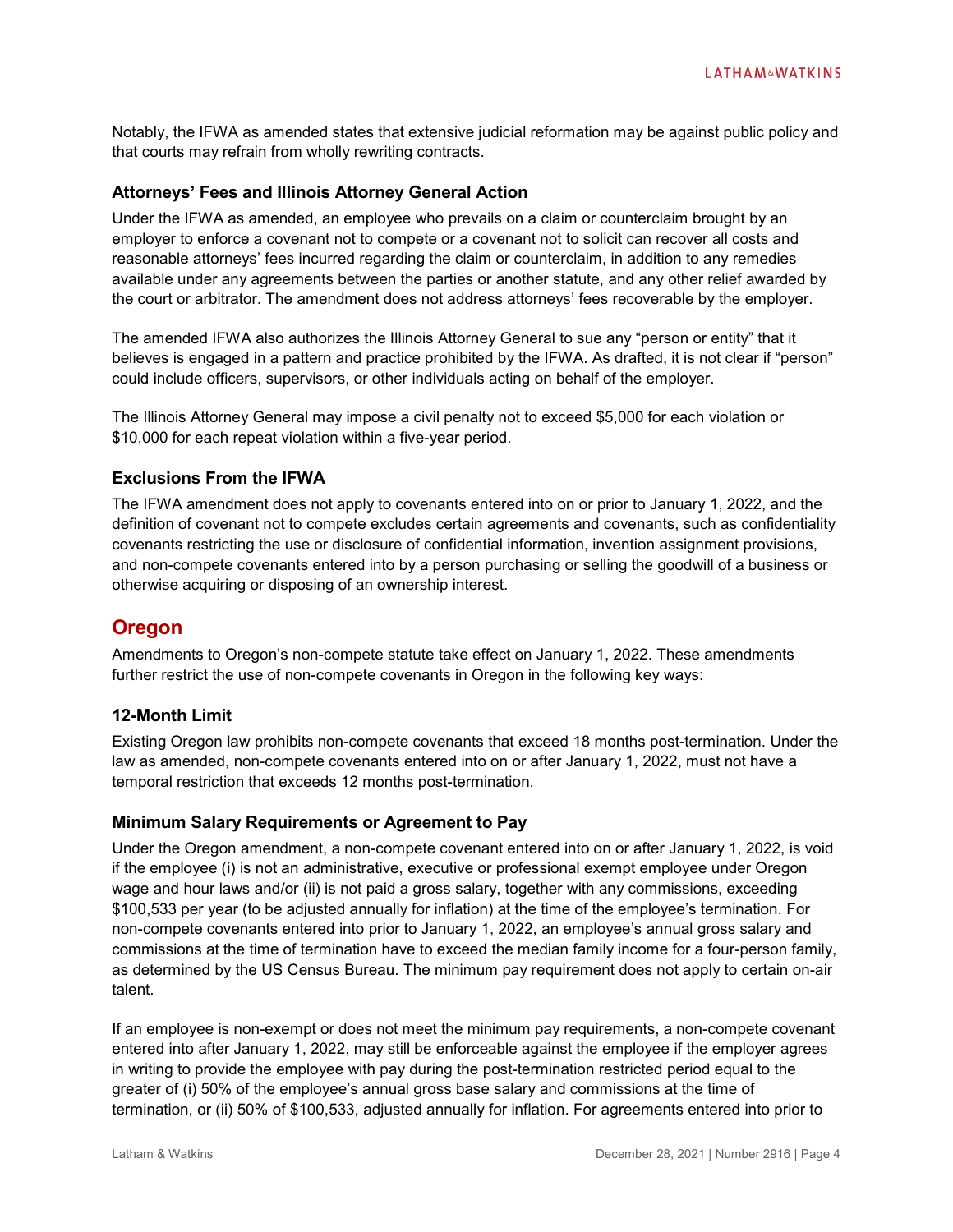January 1, 2022, it is sufficient for an employer to provide such pay regardless of whether the employer has agreed to do so in writing; for agreements entered into on or after January 1, 2022, the employer's written agreement to provide such pay is also required.

#### **Non-Compliant Non-Competes Are Void**

Non-compete covenants entered into on or after January 1, 2022, that do not comply with the Oregon non-compete law are void, and not merely voidable as the law previously provided.

#### **Existing Rules and Exclusions**

The Oregon amendment does not modify, and employers should be mindful of, other existing Oregon non-compete rules and exclusions that continue to apply, including:

- If a non-compete covenant is required upon hire, the employer must inform the employee of this requirement in a written employment offer letter received by the employee at least two weeks before the first day of work, or the non-compete covenant must be entered into upon a subsequent bona fide advancement of the employee.
- In order to enforce a non-compete agreement, the employer must provide the employee with a signed written copy of the non-compete covenant within 30 days after the employee's termination.
- Oregon's non-compete law does not apply to non-competes entered into with properly classified independent contractors, unless the individual is a musician or supporting technical person.
- Oregon's non-compete law does not apply to bonus restriction agreements (i.e., reasonable noncompete agreements that upon breach result in a forfeiture of profit sharing or other bonus compensation that has not yet been paid to the employee) and agreements to not solicit employees or to not solicit or transact business with the employer's customers.

## **Nevada**

Effective October 1, 2021, the Nevada statute regarding non-compete covenants was modified in the following key ways:

- Non-compete covenants do not apply to employees in Nevada who are paid solely on an hourly wage, exclusive of any tips or gratuities. The law also instructs courts to award reasonable attorneys' fees to such employees in any action to enforce or challenge a non-compete.
- The law clarifies that courts are required to revise covenants that are supported by valuable consideration to the extent necessary and to enforce them as revised, both when an employer brings an action to enforce a non-compete and when an employee brings an action to challenge a noncompete.
- An employer cannot bring an action to restrict a former employee from providing services to a former customer or client of the employer if the former employee did not solicit the former customer or client and the former customer or client voluntarily chose to leave and seek services from the former employee. Non-competes restricting such services were prohibited by the law prior to the amendment, but the law now also instructs courts to award reasonable attorneys' fees to such former employees in any action in which an employer has so restricted or attempted to restrict the former employee.

## **Washington, D.C.**

The D.C. Ban on Non-Compete Agreements Amendment Act of 2020 (Ban) took effect on March 16, 2021, but the date on which the Ban would begin to apply was uncertain due to the need for the Ban first to be approved in a budget. It was anticipated that the Ban would be applicable starting in October 2021.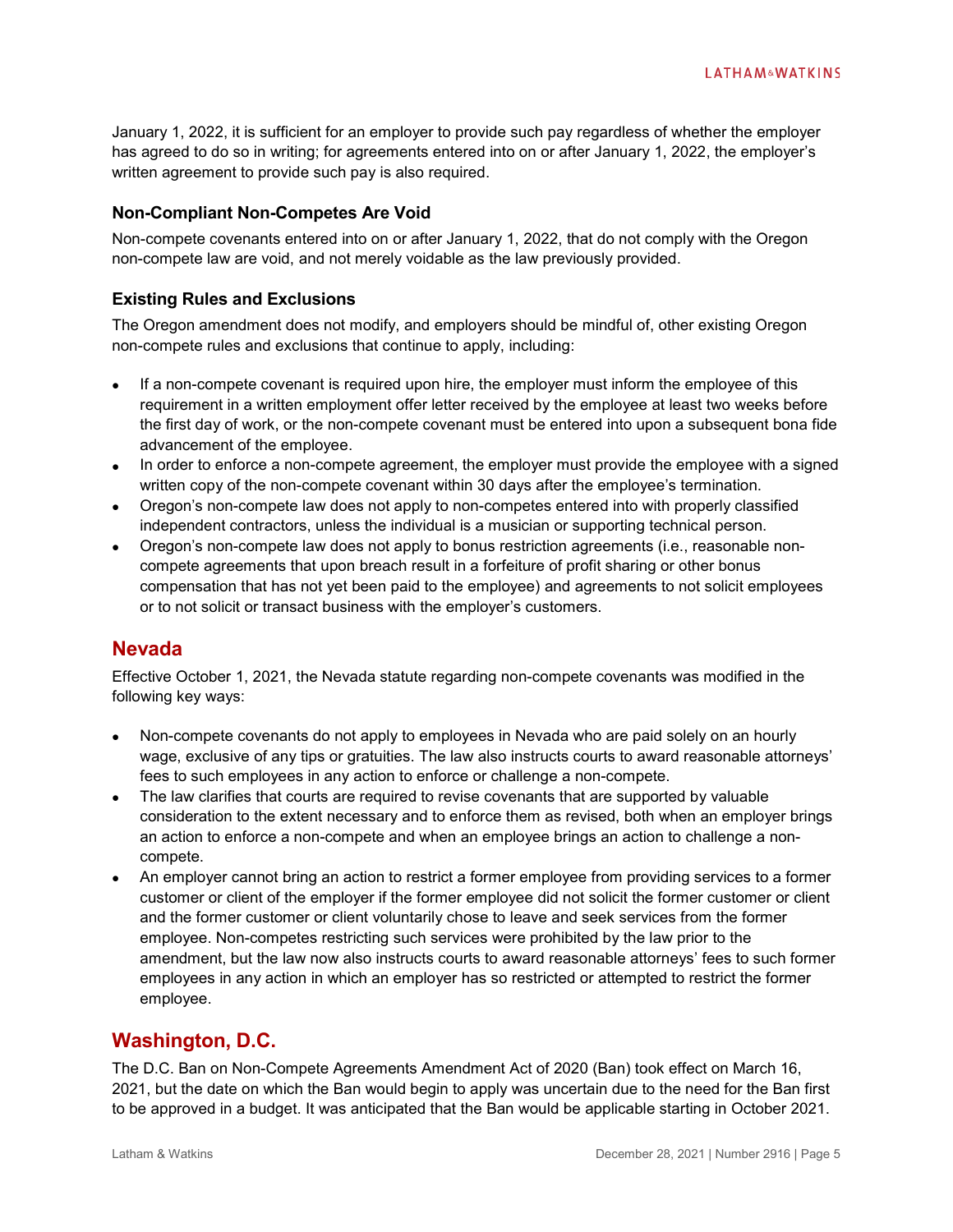Since then, the D.C. Committee on Labor and Workforce Development (Committee) recommended a delay in the applicability date, and the D.C. Mayor signed the Fiscal Year 2022 Budget Support Act of 2021, setting April 1, 2022, as the official applicability date for the Ban. The Committee also stated that it was considering changes to the Ban to respond to community concerns raised after the passage of the Ban, and at least one bill has been introduced to amend and clarify the Ban. Although employers should continue to prepare themselves for the Ban, it is possible that the Ban may be amended prior to its applicability date.

# **Potential Federal Rule**

On July 9, 2021, President Biden issued an Executive Order that, among other things, encouraged the Federal Trade Commission (FTC) to exercise its statutory rulemaking authority to curtail the unfair use of non-compete clauses and other clauses or agreements that may unfairly limit worker mobility. While the FTC has not yet issued any rule regarding non-competes, in 2022 the FTC could move to restrict noncompete covenants nationwide.

If you have questions about this *Client Alert* or need help modifying your non-compete or non-solicit agreement forms based on the state law changes noted in this *Client Alert*, please contact one of the authors listed below or the Latham lawyer with whom you normally consult:

#### **[Nineveh Alkhas](https://www.lw.com/people/nineveh-alkhas)**

nineveh.alkhas@lw.com +1.312.876.7724 Chicago

#### **[Linda M. Inscoe](https://www.lw.com/people/linda-inscoe)**

linda.inscoe@lw.com +1.415.395.8028 +1.650.328.4600 San Francisco / Silicon Valley

**[Joseph B. Farrell](https://www.lw.com/people/joseph-farrell)** joe.farrell@lw.com +1.213.891.7944

Los Angeles

#### **[Matthew W. Walch](https://www.lw.com/people/matthew-walch)**

matthew.walch@lw.com +1.312.876.7603 Chicago

**[Laura D. Waller](https://www.lw.com/people/laura-waller)** laura.waller@lw.com +1.312.876.7629 Chicago

*The authors would like to thank summer associate Richard Zhao for his contribution to this Client Alert.*

#### **You Might Also Be Interested In**

[10 Q&As on D.C.'s Non-Compete Ban](https://www.lw.com/thoughtLeadership/10-QAndAs-on-DCs-Non-Compete-Banhttps:/www.lw.com/thoughtLeadership/10-QAndAs-on-DCs-Non-Compete-Ban)

[Video: Developments in Non-Compete Law](https://www.lw.com/thoughtLeadership/developments-non-compete-law-viewpoints)

[13 Takeaways Regarding Massachusetts' New Noncompetition Agreement Law](https://www.lw.com/thoughtLeadership/thirteen-takeaways-massachusetts-noncompetition-agreement-law)

[Washington State's Noncompetition Law: What Employers Need to Know](https://www.lw.com/thoughtLeadership/washington-state-noncompetition-law-what-employers-need-to-know)